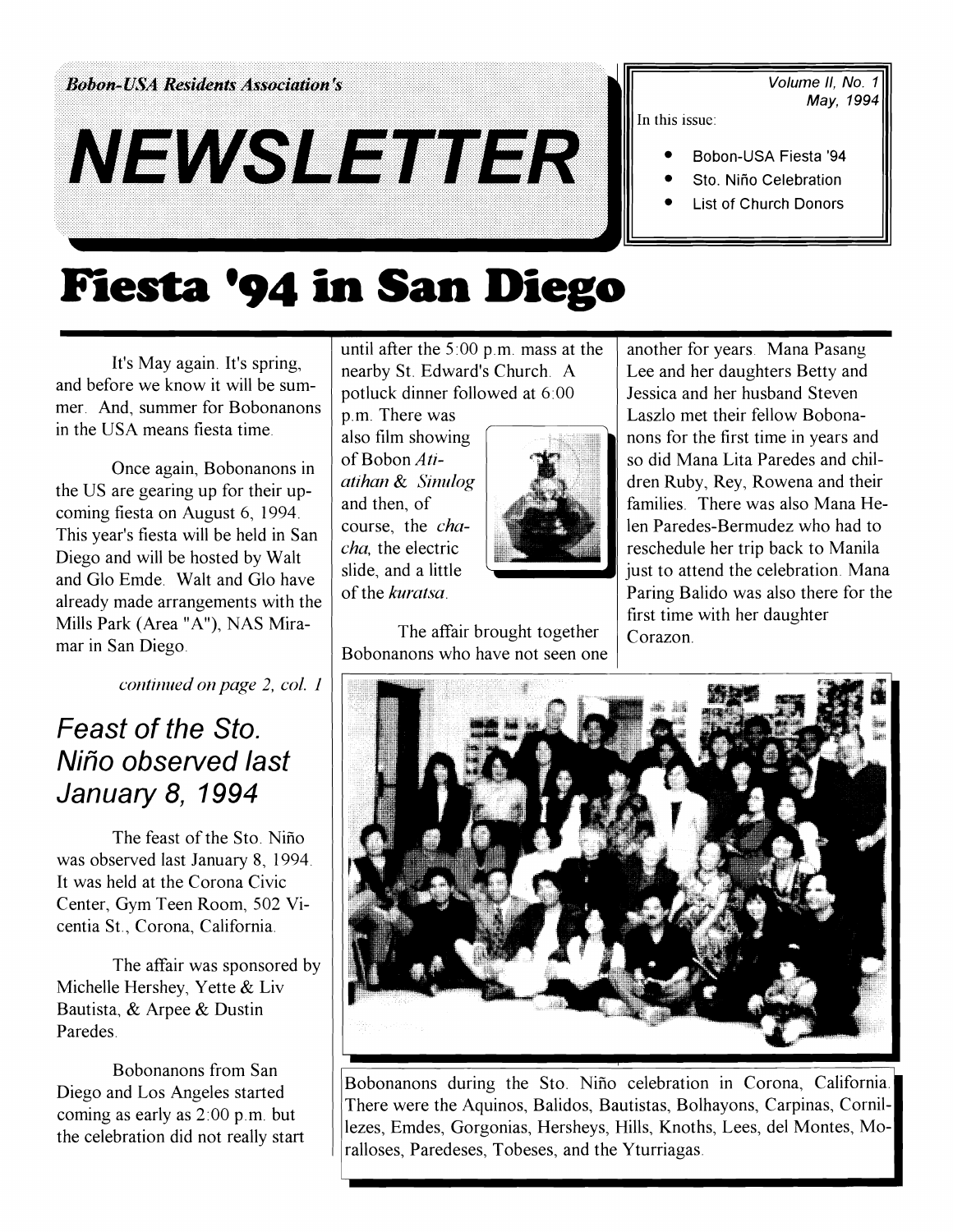The Arizona group also came in full force led by Ber Carpina, Tony Hill and Eric del Monte.

It was during this celebration that the image of the Sto. Niño donated by Butch Paredes was handed over to Gloria and Walt Emde being the hosts for this year's fiesta. The image will be handed over to the next host or hosts during this year's fiesta in San Diego **9** 

#### **Bobon-USA Association asked to participate in the search for Ms. Bobon '94**

In a letter from the Bobon Patronal Association, the Bobon-USA Residents Association was invited to participate in the search for Miss Bobon 1994. As a participant, the Association will put up a candidate in a popularity contest to be participated in by contestants who have to be 18 years old or more and

> BOBON PATRONAL ASSOCIATION Bobon 640 **1.** Northern Samar

> > May 6, 1994

Mr. Romeo E. Paredes 920 Samar Court #5 Corona, CA 91720 USA

Dear Mr. Paredes:

Highlighting this year's Bobon town Fiesta celebration is the Coronation Night for the search of Miss Bobon 1994. This search is a popularity contest to be participated in by the different sectors/agencies in the community, including those who are in Metro Manila and in other parts of the world.

In this connection, we are pleased to inform you that the Bobon-USA Residents Association had been identified as one who could put up a candidate for this contest/fund raising activity specifically for the henefit of the on-going church reconstruction of our parish. To he a candidate. she must be single, 18 years of age or more and of Bobonanon parentage. She may not be necessarily in the United States for the moment. as long as the association is willing to sponsor somebody who could attend the presentation. rehearsals and the preparatory activities and investiture ceremonies.

A P5,000.00 baseline is set by the committee for each candidate. In excess of this amount, a  $50\%$  incentive will be given to the candidate to be used for her attire and other necessary expenses to be incurred in connection with her participation, and the other 50% will be retained by the association for its church renovation activities.

The presentation of candidates is set on June 12, 1994 and at the same time this will serve as the first canvassing. and the final canvassing is scheduled on July 27. 1994.

May we count on your wholehearted cooperation and participation in this gargantuan task of reconstructing our century-old Roman Catholic church.

Thank you and may the blessings of Senior Sto. Nifio he with you always

Very truly yours,

RAUL C. DE LEON **BPA** President

**Camino Ruiz** Miramar Ro Miramar Ro Mills Park Kearny Villa Rd

DIRECTIONS TO THE EMDE'S HOME: (see above map)

FROM THE PICNIC: Exit from the Miramar North Gate. Left on Miramar Rd. Immediate right on Camino Ruiz. At top of hill take first right to Jade Coast Dr. Take a left at Westonhill Dr. (just before the dip). The first right is Covina St. The Emde's home is the two-tone green house on the left side of the street at the next corner.

of Bobonanon parentage. The letter is reproduced below.

On account of the closeness of the event, the association has decided to just donate P5,000.00 for the church reconstruction project This was the recommendation of 6 out of the 8 Bobonanons who responded to a survey which asked

Be a part of the Reconstruction Project of our<br>century old Church. Give<br>your donation now!

GOSE B. BALITE, JR Municipal Mayor

Noted

FR. JAMES ROJO Parish Priest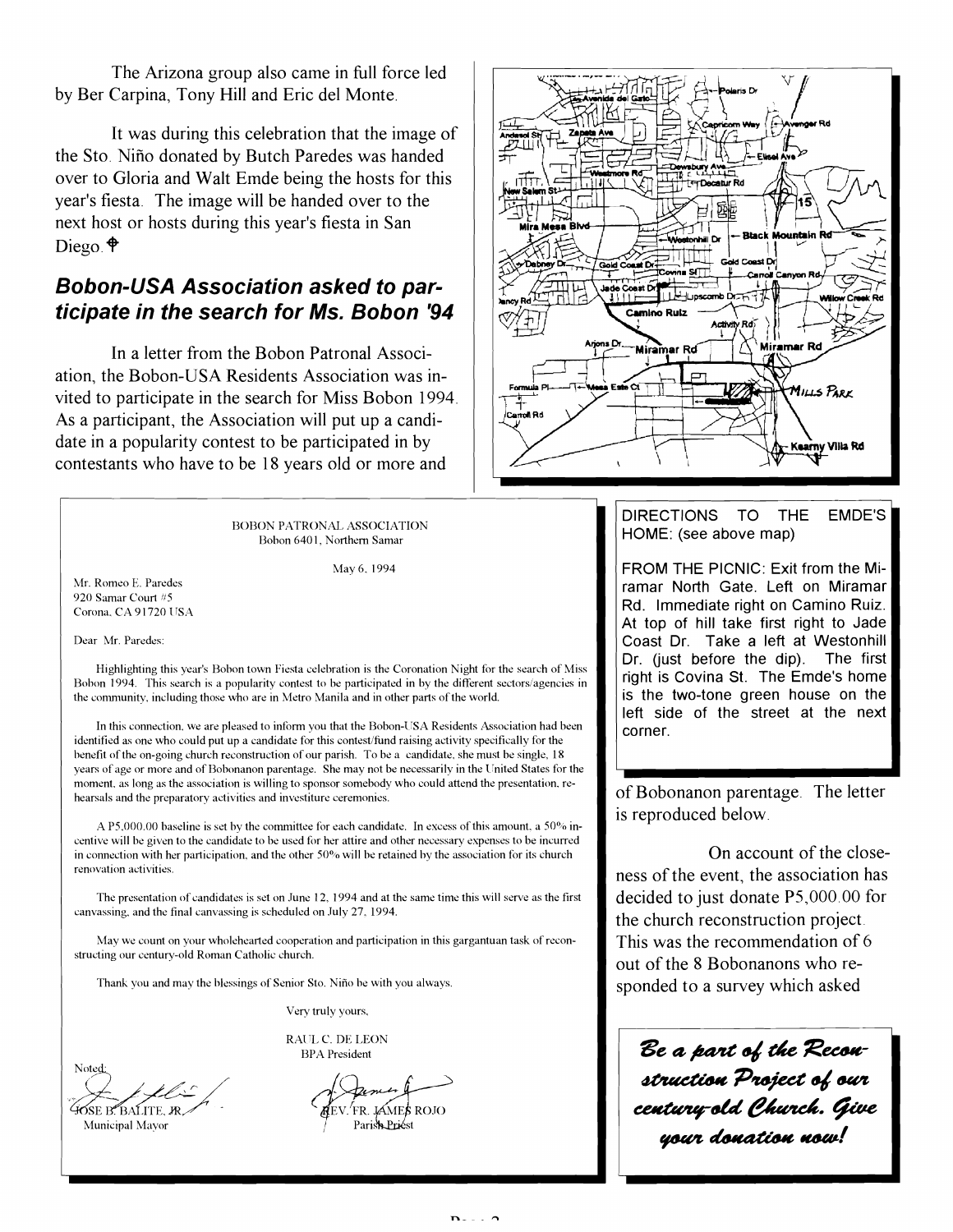them whether or not they are in favor of the association's participation in the contest

#### **Fiesta '94 in San Diego**

from *page* 1

In preparation for the event, Walt and Glo have prepared the following announcement:

| EVENT: BOBONANONS' ANNUAL TOWN FIESTA |
|---------------------------------------|
| <b>CELEBRATION</b>                    |

DATE: SATURDAY, AUGUST 6,1994

PLACE: MILLS PARK (AREA "A"), NAS MIRAMAR, SAN DIEGO, CA.

SCHEDULE: Lunch from 11:30 to 1:00 p.m., followed by games (volleyball, softball, basketball, and horse shoes). Pinata breaking for the children then dancing for all.

We recommend wearing comfortable athletic clothing if you take part in sports. For those who would like to bring non-perishable foods and drinks (sodas and beer), you are most welcome to do so. Main dishes and lechon will be catered, a fee of \$10 per adult and \$5 per minor is requested.

Please bring this notice with you to show to the sentry at the Main Gate if there is any confusion. He can direct you to Mills Park if the directions are unclear.



#### How to qet to NAS Miramar

From 1-5 South: Bear left to 1-805 South. Exit La Jolla Village Dr/Miramar Rd. Go East past NAS Miramar North gate. Take next right (Kearny Villa Rd.). Take first exit west, Miramar Way, to the Main Gate.

From 1-15 South: Exit 1-15 South at Miramar Way. Go west to Main Gate.

From 1-8 West: Take 1-15 North. Exit at Miramar Way. Go west to Main Gate.



| Donations from Bobon-USA Residents for the Bo-<br>bon Church Reconstruction Project. |                                                                                        |                                   |
|--------------------------------------------------------------------------------------|----------------------------------------------------------------------------------------|-----------------------------------|
| Date                                                                                 | Donor                                                                                  | Amount                            |
| 10/92                                                                                | Vicente Redoblado<br>Less pamisa pro defunto Loreto<br>For Church Repairs              | \$45.00<br>\$15.00<br>\$30.00     |
| 1/93                                                                                 | C.O. Cornillez, P1,000.00<br>Willy + Odit Stos, $P500.00$<br>Vicente Redoblado \$50.00 | P719.50<br>P1.500.00<br>P1.300.00 |
| 2/93                                                                                 | Pacita B. Cornillez<br>Estela B. Cornillez                                             | P3.000.00                         |
| 1/93                                                                                 | Myrna Escareal                                                                         | P5,000.00                         |
| 1/93                                                                                 | Fred and Terry Knoth                                                                   | P <sub>2.700.00</sub>             |
| 8/93                                                                                 | Grace Chan                                                                             | P3.000.00                         |
| 7/93                                                                                 | Jovina Gladstein                                                                       | P1,000.00                         |
| 8/93                                                                                 | Socorro Abellar P500.00 less<br>pamisa and cemetery blessing P400.00                   | P100.00                           |
| 9/93                                                                                 | Noel and Bobbie Cornillez                                                              | P1.000.00                         |
|                                                                                      | 10/93 Fred and Terry Knoth                                                             | P1,000.00                         |
| 11/93                                                                                | Francisco and Morita Rabuy                                                             | P1.000.00                         |
| 12/93                                                                                | Ida Wolfe                                                                              | P1,000.00                         |
| 1/94                                                                                 | Norman Mitchell                                                                        | P1.000.00                         |
| 1/94                                                                                 | <b>Steve and Jessica Laszlo</b>                                                        | P760.00                           |
| 1/94                                                                                 | Bonifacio Ty and family<br>150 bags of cement (cash)                                   | P5,000.00                         |
| 1/94                                                                                 | Eric del Monte                                                                         | P1,000.00                         |
| 3/94                                                                                 | Rosario E. Paredes and family                                                          | P10,000.00                        |
| 3/94                                                                                 | Fred and Terry Knoth                                                                   | P10,000.00                        |
| 3/94                                                                                 | Pacita B. Cornillez and<br>Estela B. Cornillez                                         | P15,000.00                        |
| 5/94                                                                                 | Tim and Julita Sorio \$100.00                                                          | P <sub>2.650.00</sub>             |